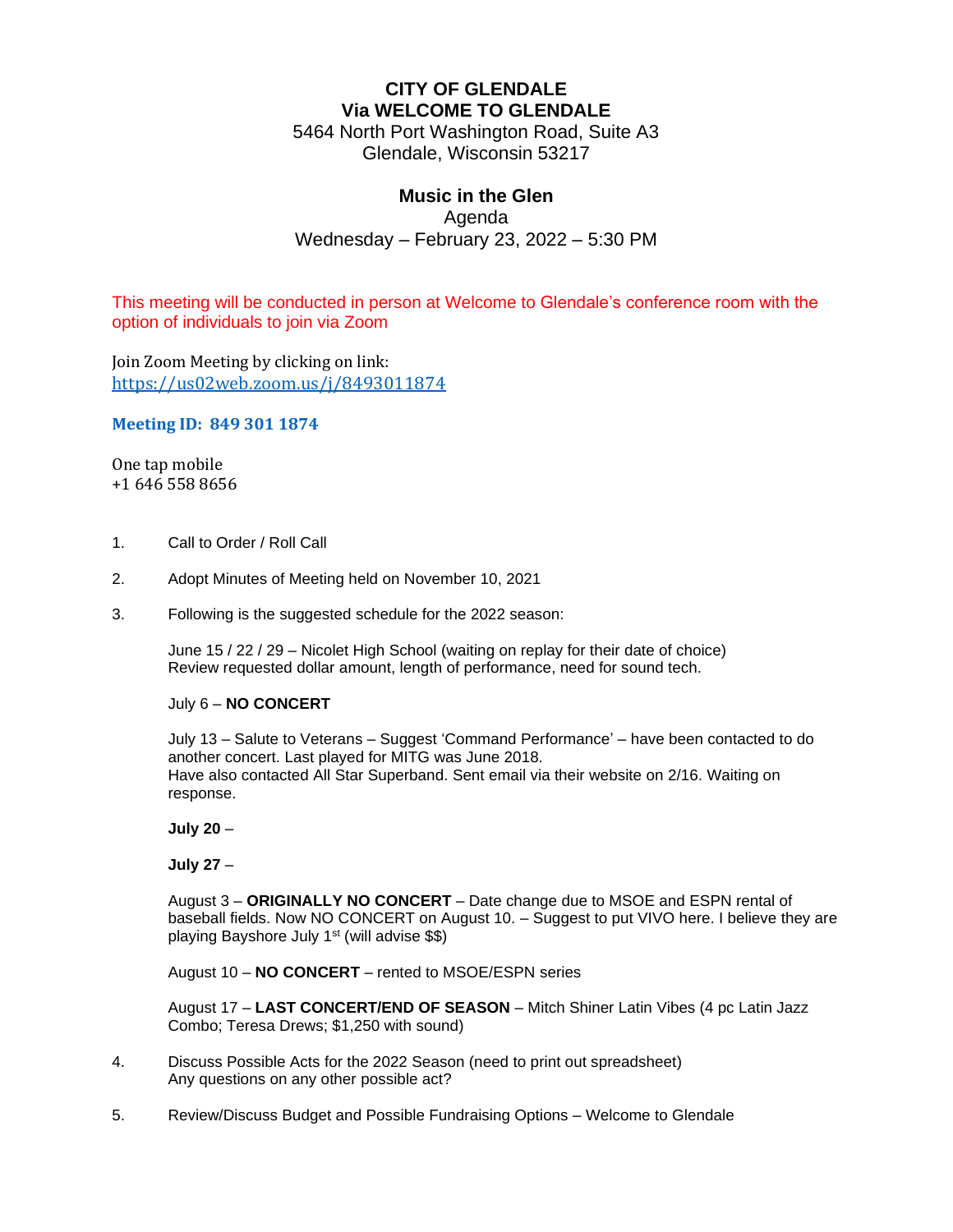- 6. Unfinished Business
- 7. Next Meeting Date Wednesday, March 16, 23, **or** 30, 2022, 5:00 PM Location?
- 8. Adjournment

Upon reasonable notice, efforts will be made to accommodate the needs of disabled individuals.

NOTICE: Although this is NOT a meeting of the Glendale Common Council, a majority of Council members may be in attendance. No action or deliberation by the Council will take place.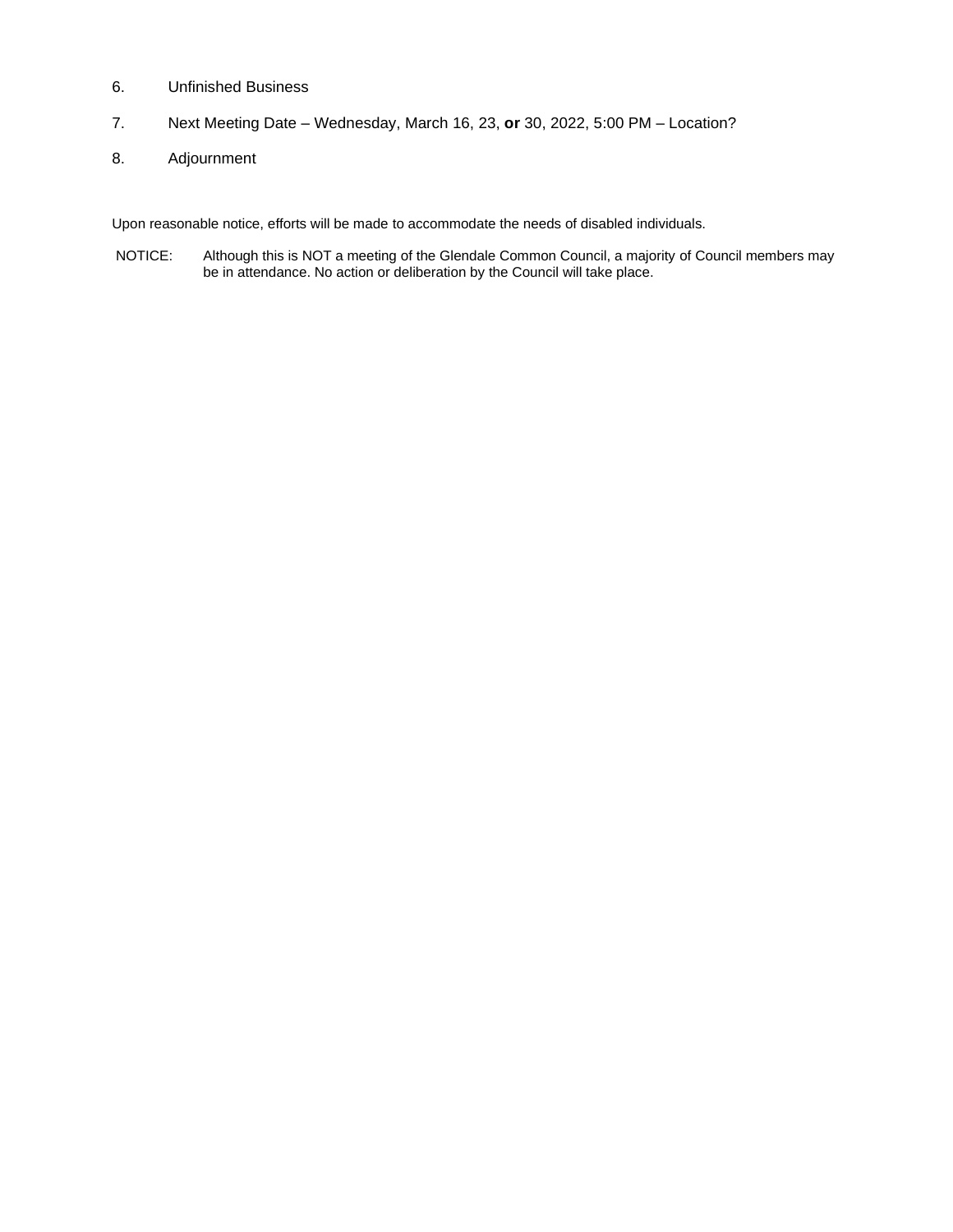# **CITY OF GLENDALE** Music in the Glen Meeting Minutes November 10, 2021

# Glendale City Hall 5909 N. Milwaukee River Pkwy Glendale, WI 53209

# Roll Call

Present: JoAnn Shaw, Chair; Members: Steve Shaw, Teresa Drews, Tristann Rieck. Absent: Laura Emir, Lee Carey

Guests Present: Jesse BaDour, Marketing and Event Coordinator for Welcome to Glendale Convention, Visitors, and Business Association.

Staff Present: Rachel Safstrom, City Administrator

*Meeting called to order by Chair Shaw at 5:05 p.m.*

#### Approval of the September 15, 2021, Meeting Meetings

Motion by Mr. Shaw, seconded by Ms. Drews, to approve the September 15, 2021, Meeting Meetings. Motion approved unanimously.

#### Possible Acts for the 2022 Season

Ms. Shaw emailed the Nicolet High School's band director to perform at the concert series. However, she hasn't heard from him. Ms. Drews will try to talk with the band director on Monday, November 22, as her daughter is in his class. Administrator Safstrom will send out an email of the scheduled concert dates to Nicolet High School and MSOE. She will copy Dr. Kabara. Games should end by 4:00PM.

The concert genres include Latin jazz/rumba, big band, kids' concert, jazz/funk, country, and oldies:

- Ms. Shaw spoke with VIVO. They would like to partake in the 2022 Music in the Glen concert series. Ms. Shaw is waiting to hear on the best dates that work for the band.
- July 13<sup>th</sup> is the Salute to Veterans. The committee agreed to have a "Big Band" perform, possibly the All-Star Super Band.
- The committee would like to have a Kids Concert. Ms. Drews suggested Fox and Branch. They are a kids folk music group.
- Ms. Drews suggested Latin Jazz. She knows Mitch Shiner, an individual who plays Rumba, drums, and base. He is a Glendale resident. His website is ShinyMusic.com. Ms.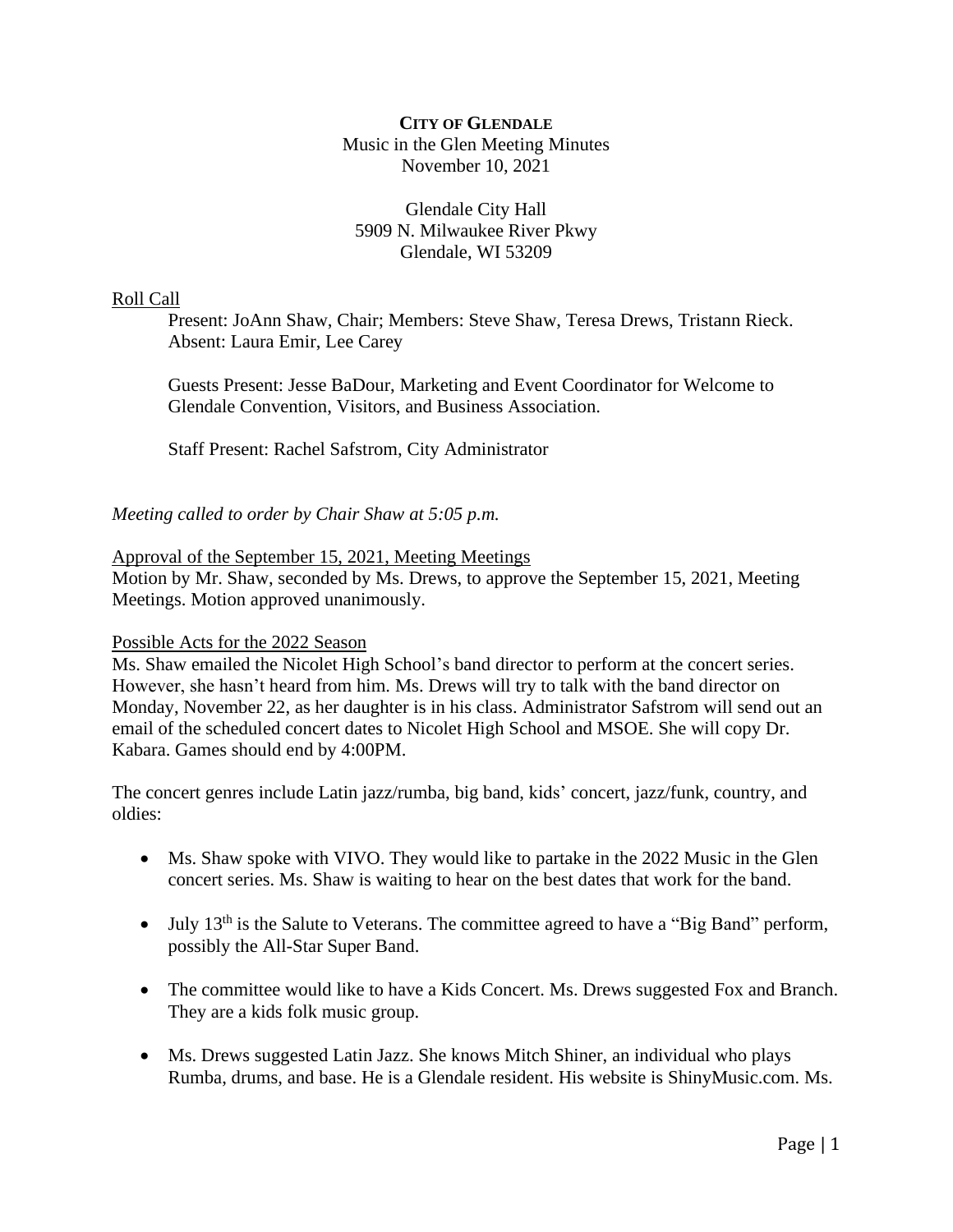Drews reached out to him during the meeting, and Mitch Shiner Latin Vibes would cost \$1,250 with sound.

- Ms. Rieck will check with DEM Horny Funkers for a Funk/ Brass Band performance. If they are not currently playing together or doing concerts, she will reach out to Cold Sweat.
- Ms. BaDour will reach out to Brett and the Dandys. They perform 50's-60s music. They performed at the Root Beer Bash 2021 and were a huge hit.

Each committee member will reach out to a band and ask which dates work best for them. The band pricing should be between \$1,000-\$1,200. Bands would start at 6:30pm and play for 90 minutes straight. Bands are offered water; beer and sodas can be purchased by the band member at the Sprecher Oasis. Bands need to do their own set up and tear down. *Welcome to Glendale* asks for a media press kit from each band to include on the MITG website and on social media.

For the 2022 season, Music in the Glen will continue with 25% down payments and the committee would like food trucks again.

#### COVID Contingency

MITG will do the same as last year. Welcome to Glendale will have COVID-19 signage out and will have masks and hand sanitizer available at their booth.

#### Review/Discuss Budget and Possible Fundraising Options

The committee agreed that concerts should stay around \$1,000-\$1,200 per performance. Ms. Drews said she may know some potential sponsors including the Wisconsin Conservatory of Music. Sponsorships would include the concerts or ads in the booklet.

#### Other Business

Ms. Rieck suggests Ms. Shaw share the cover letter with members who are reaching out to bands. As new members join, it would be best to have a standard letter/communication for all to use. Ms. Rieck also suggested having a Music in the Glen brochure to explain who and what it is.

Administrator Safstrom suggested sharing music and/or video clips to advertise the music groups on social media. This will entice viewers to come to the concert

Ms. Shaw suggests having a sound engineer and paying \$300 or less per concert to save the date. The committee discussed if the Music in the Glen committee needs to have a graphic intern for the graphics and book design.

#### Next Meeting Date – February 23, 2022

The committee confirmed the next meeting for February 23, 2022, at 5:30 p.m., in person, at the new Welcome to Glendale Visitor Center, 5464 N. Port Washington Rd. Suite A3, Glendale, WI 53217.